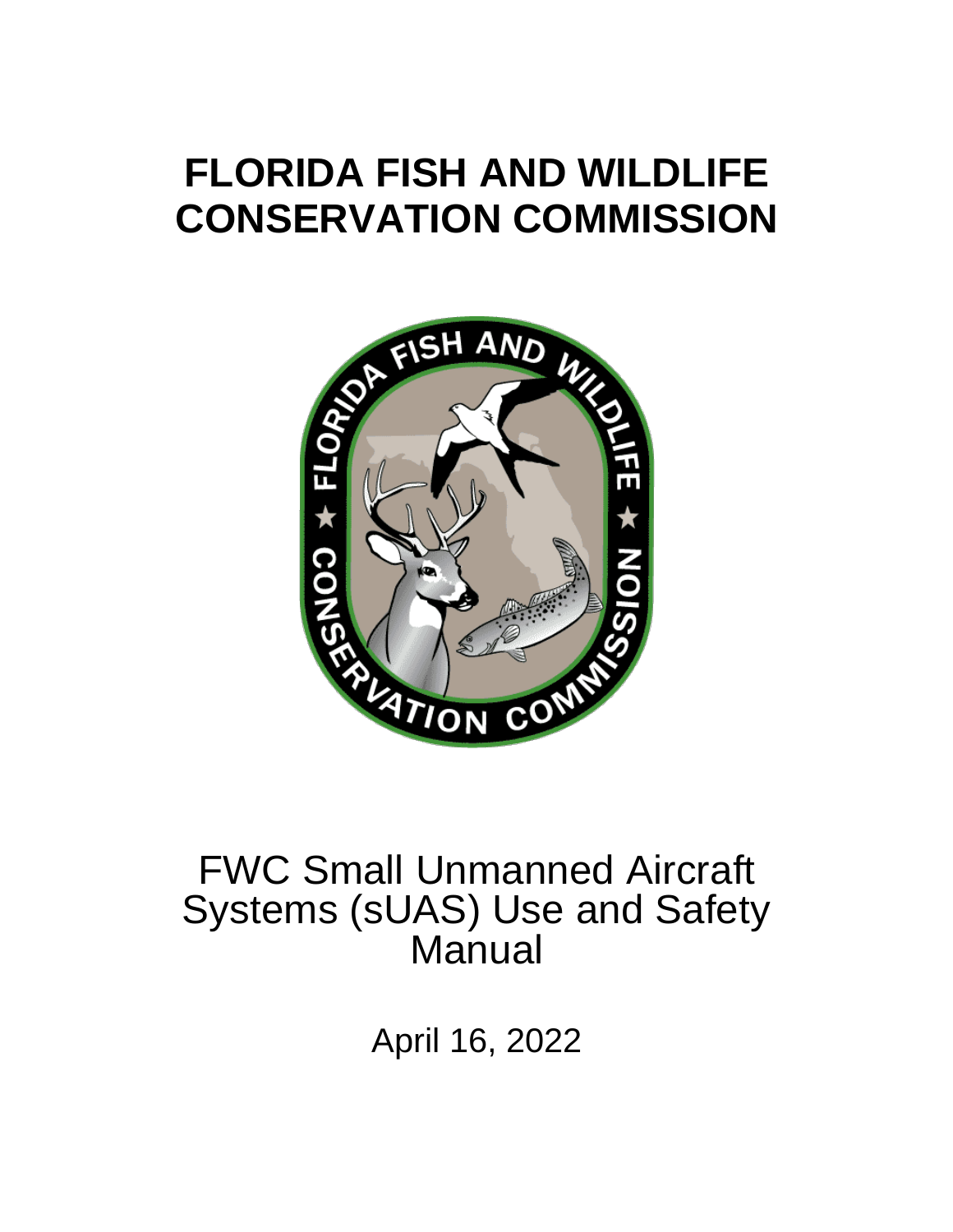### **TABLE OF CONTENT**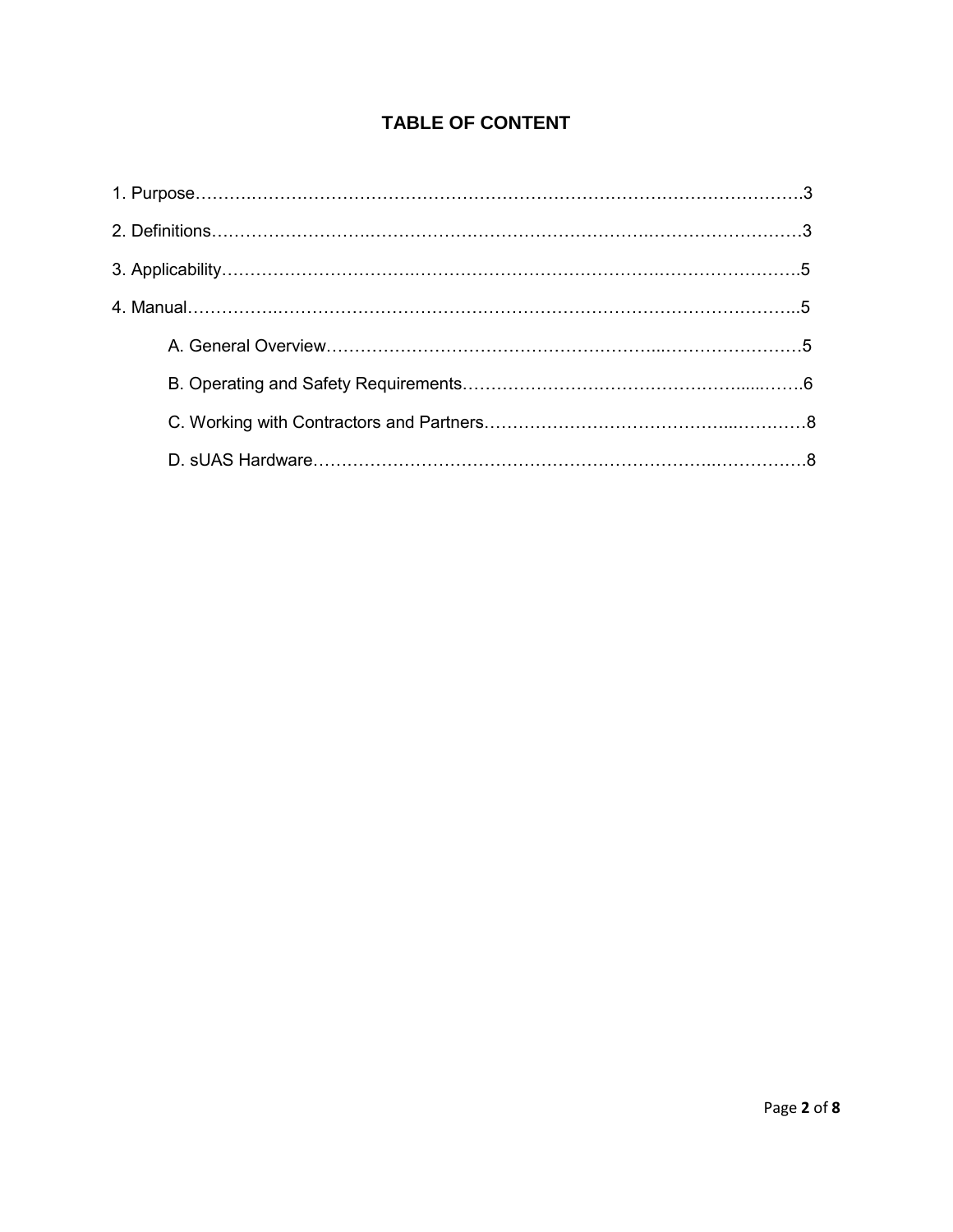## 1. Purpose

This manual establishes requirements and minimum safety standards for FWC use of small, unmanned aircraft systems (sUAS) by non-law enforcement staff. This is solely for the non-law enforcement purposes of fish and wildlife management and conservation currently allowed for by state law.

## 2. Definitions

**FWC sUAS Use and Safety Manager (sUAS Safety Manager)** – Employee assigned the responsibility for safety policy compliance throughout FWC.

- Distributes state and federal regulations, policy modifications, and related materials to FWC staff.
- Coordinates or facilitates any required sUAS use and safety training.
- Ensures that records of any required employee or approved volunteer certifications related to sUAS are recorded in the FWC Drone Fleet Management System (e.g., a computer-based, mobile app type data entry and organization system).
- Leads sUAS Standing Team which is responsible for addressing evolving issues and standards. This team is to be composed of the sUAS Use and Safety Liaisons.

**sUAS Use and Safety Liaisons (Liaisons)** – Employee(s) appointed by each Division/Office (D/O) director. Liaisons may represent multiple D/Os and have the following responsibilities:

- Support actions of and coordinate with the sUAS Safety Manager.
- Policy compliance within the respective D/O.
- Familiarizes new sUAS operators within the D/O with sUAS use and safety manual and the FWC Drone Fleet Management System.
- Facilitates any required sUAS use and safety training for D/O staff and approved volunteers.
- Provides documentation of completed employee training to the sUAS Safety Manager.
- Coordinates complete and accurate uploading of sUAS flight use data via the FWC Drone Fleet Management System.
- Ensures that staff and approved volunteers are aware of and comply with all FWC procedures related to safe sUAS operations.
- Notifies appropriate D/O leadership of actions needed in case of an emergency related to the use of a sUAS.
- Serves as a member of the sUAS Standing Team.

**sUAS Field Leader (Field Leader)** – FWC employee or volunteer who is the leader of a field data collection operation/project using a sUAS.

 Oversees the safe implementation of overall field operations (not just sUAS related activities).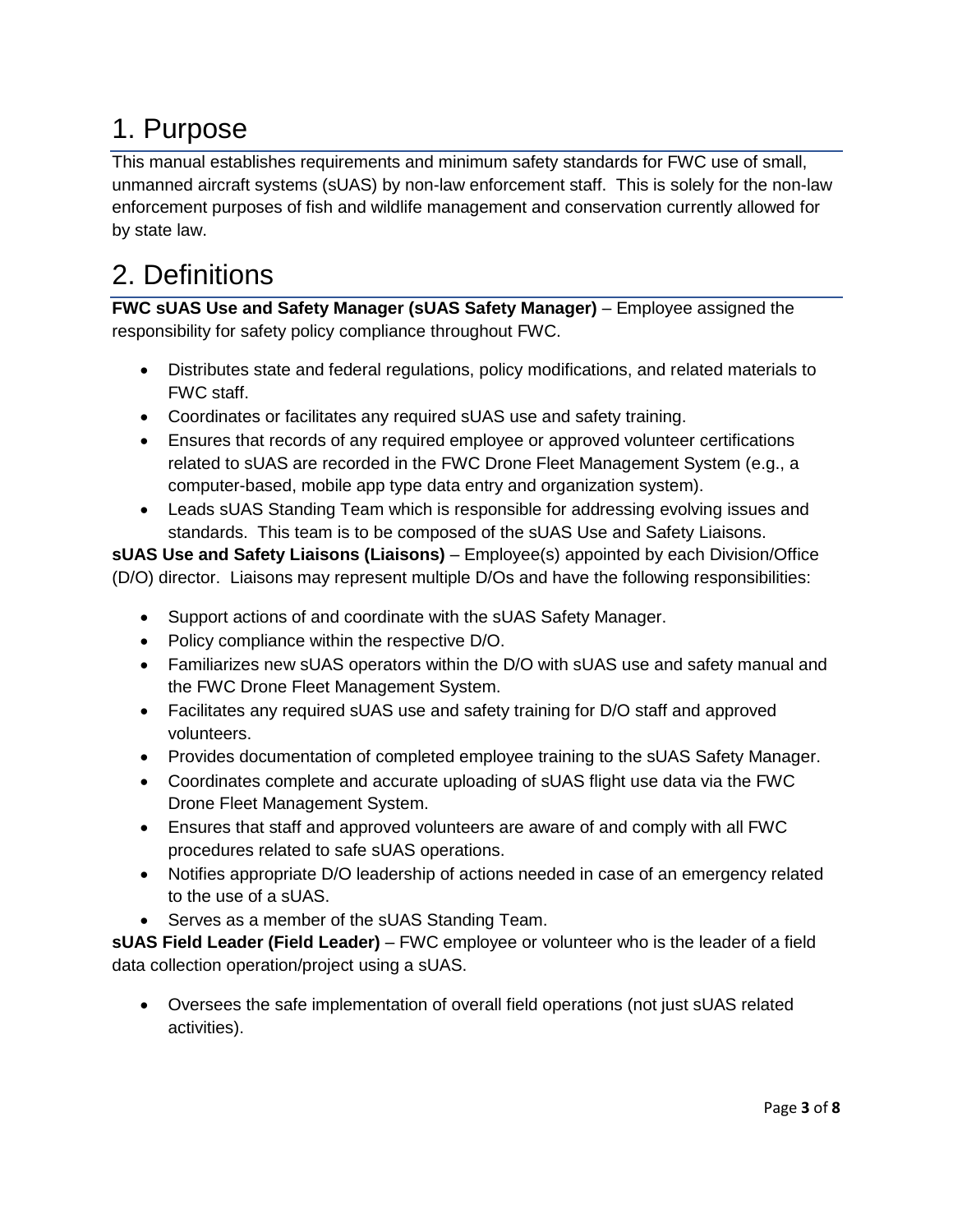- Ensures that any FWC staff or volunteers performing the function of Pilot in Command are certified and the Person Manipulating Controls is trained to do so and familiar with related FWC rules and policies.
- Files Field sUAS use data via the FWC Drone Fleet Management System. Flight plan information is critical to ensure FWC LE flight operators are fully aware of any and all sUAS flights in an area they may be operating in.
- Ensures that sUAS Flight Plans are filed via FWC Drone Fleet Management System prior to launches.
- Ensures that express written permission to fly and/or collect data using an sUAS is obtained from all applicable owners, tenants, occupants, invitees, or licensees of private property before a sUAS is flown over that property.
- Does not need to be present in the field during sUAS flights.
- Ensures all data collected during the flight are stored according to OIT policy.
- Responsible for coordinating the provision of data in the event of a Public Records Request.

**sUAS Pilot in Command (Pilot)** – FWC employee or volunteer (vetted by Field Leader or other appropriate personnel) who holds Federal Aviation Administration (FAA) Part 107 Remote Pilot Certificate (i.e., License). The FWC employee or approved volunteer must have successfully completed a FWC or FWC-approved sUAS use and safety certification program.

- Must be physically present in the field for sUAS to be flown.
- Responsible (via Federal Regulations) for all sUAS activities related to the operation of the sUAS in the field. Responsibilities include initiating required safety checklist prior to each sUAS flight, ensuring the sUAS is airworthy before each flight, ensuring all personnel present during flight are briefed on operations, and making the decision on whether to fly.
- Maintains sUAS Flight and Battery Use Logs. These logs are necessary to ensure proper maintenance, flight worthiness and safety of the sUAS.
- In absence of Field Leader, submits sUAS Flight Plans through the FWC Drone Fleet Management System prior to launch.
- Field Leader can delegate this responsibility to another person.

**sUAS Person Manipulating the Controls (Controller)** – FWC employee or approved volunteer manipulating the controls (i.e., flying) of an sUAS.

- FWC employee or approved volunteer must have successfully completed FWC or FWC-approved sUAS certification training but does not need to hold a valid FAA Part 107 Remote Pilot Certificate.
- Cannot pilot an sUAS without the Pilot being physically present and ready to take control of the sUAS when deemed necessary by the Pilot.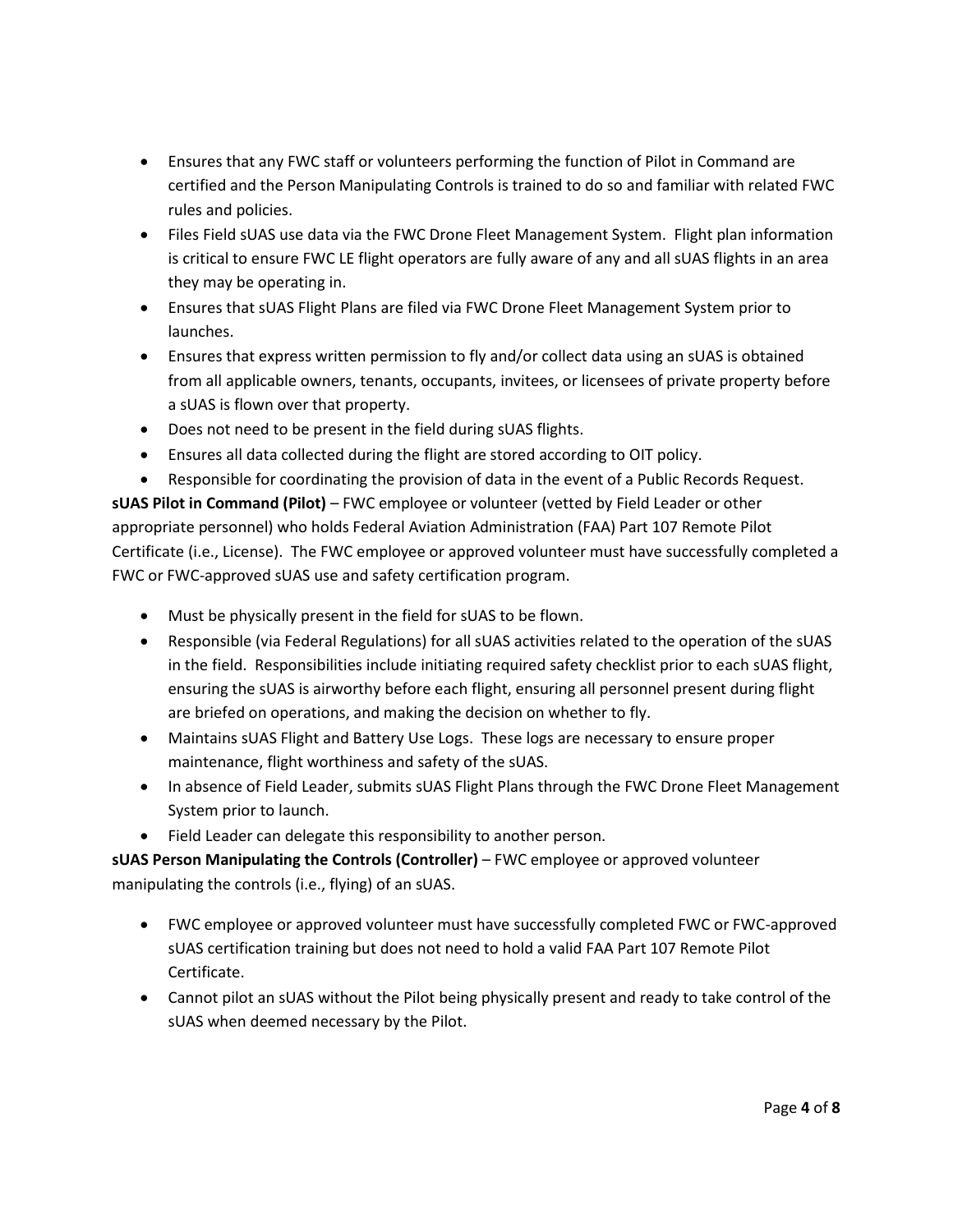**FWC Drone Fleet Management System** – A computer and mobile app-based, or similar, system for the deposition of all flight information (e.g., Field sUAS Use, daily flight plans, certifications, permits, logs, etc.) related to FWCs use of sUAS. The purpose of this system is to expedite entry and organization of sUAS-related flight information and provide one place where anyone needing information on FWC sUAS operations can obtain such information.

**sUAS Observer (Observer)** – Employee or volunteer who is responsible for maintaining visual contact with the sUAS during a flight.

**Field sUAS Use Information** – Information that associates the use of sUAS with a project or specific management activity (e.g., Annual Mottled Duck Survey, Prescribed Burning – Three Lakes Wildlife Management Area). This will allow FWC personnel to efficiently determine on which and on how many projects sUAS are being used. Information is entered during project approval process or as soon as it is known that a sUAS will be used on an existing project or activity. This is managed through the FWC Drone Fleet Management System.

**sUAS Flight Plans** – Information associated with the actual use of a sUAS (e.g., flight location, estimated flight times, flight durations, registration number of sUAS used, any issues that arise during flights). Information is submitted by the Field Leader prior to launch and closed after completed flight via the FWC Drone Fleet Management System.

**Appropriate Public Authorities or Landowner** – Persons that should be notified that sUAS will be used over areas under their jurisdiction/control, or in the event of an emergency involving the use of a sUAS. The geographic boundaries of sUAS flights will dictate the entities that need to be notified. For private landowners, reference express written permission requirements for use over Private Lands above.

## 3. Applicability

This manual applies to all FWC employees and approved volunteers operating FWC and non-FWC owned sUAS on FWC work time.

## 4. Manual

## A. General Overview

The FWC sUAS **Safety Manager** will provide overarching guidance to ensure all basic operating and safety rules are defined and followed as well as all necessary certifications are acquired and maintained.

D/O directors will designate at least one employee to serve as a **Liaison** for their D/O. Liaisons may represent more than one D/O upon approval of the respective directors. These **Liaisons** will coordinate with the sUAS **Safety Manager** and be responsible for overseeing compliance with this manual for those staff they represent.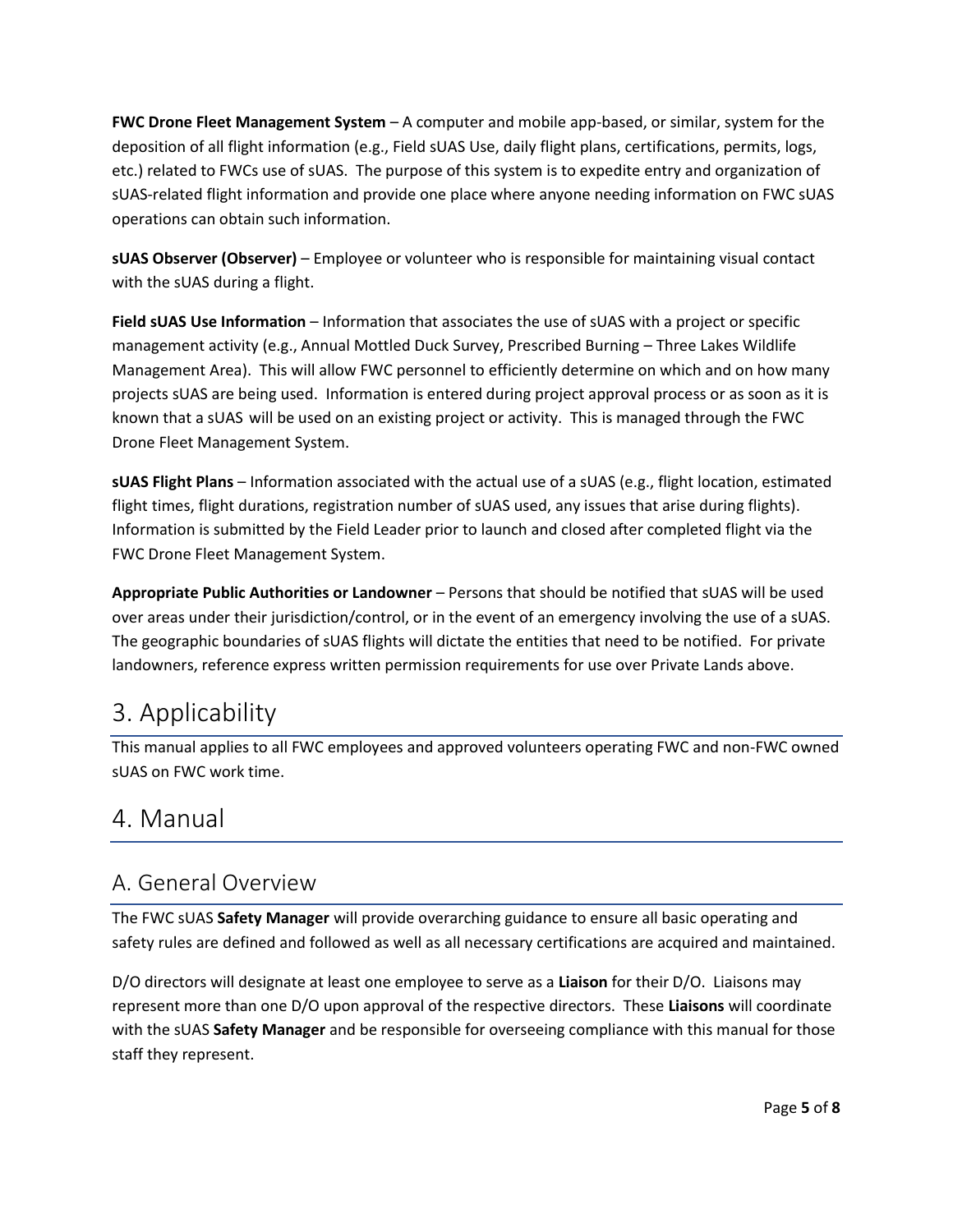**Liaisons** will monitor D/O staff compliance with the FWC sUAS manual and coordinate or facilitate appropriate training in sUAS operation and safety for their D/O employees.

Each field crew using sUAS will have a **Field Leader** who will oversee the safe implementation of overall field operations. **Field Leaders** do not need to be in the field for each flight unless they also are functioning as the **Pilot in Command** or **Controller**. **Field Leaders** will be responsible for ensuring that all state and federal certifications/authorizations/permits have been acquired, including the requirement that the **Pilot in Command** for the current field work holds a valid FAA Part 107 Remote Pilot Certification from the FAA or falls under any existing agency Certificate of Waiver or Approval (COA). Moreover, they are responsible for ensuring all data associated with current field sUAS flight work is entered into the FWC Drone Fleet Management System. Lastly, they are responsible for taking all appropriate steps to safeguard citizen privacy during sUAS flights (see section B.4.).

The **Field Leader** has full authority to terminate the use of any sUAS being used on a project if any problems are discovered with the flight worthiness or privacy maintenance systems of an sUAS, or the competency of the **Pilot in Command**, and keep the sUAS grounded until conditions that caused the grounding are reconciled.

Note: In the event of an imminent accident or safety breach, any member of the team may terminate a flight based on their determination of unsafe conditions.

### B. Operating and Safety Requirements

The following shall govern the operating and safety aspects for use of FWC sUAS. FWC-owned sUAS shall not be loaned out to non-agency personnel for non-agency work, or to circumvent the intent of this manual. All sUAS must be registered with the FAA and in proper working order (determined by the **Pilot**). All FAA and other Federal regulations pertaining to the use of sUAS by State agencies must be followed (link to appropriate Federal web pages here).

- 1. Prior to piloting an sUAS, employees or approved volunteers shall be in possession of a Part 107 Remote Pilot Certificate issued by the FAA, be covered by any existing agency Certificate of Authorization (COA) or be under the direct supervision of a person who holds such certification/coverage. Moreover, employees shall have successfully completed the FWC or FWC approved sUAS use and safety training prior to piloting (whether as a **Pilot** or **Controller**) a sUAS on FWC work time.
	- a) Employees and approved volunteers shall successfully complete the required use and safety training/certification. A copy of this certification shall be filed with the employee's personnel records and the sUAS **Safety Manager**. **Liaisons** shall ensure that staff have been appropriately trained and comply with the sUAS training requirements of FWC. Additionally, all certifications shall be entered into the FWC Drone Fleet Management System.
	- b) Use of an **Observer** is strongly encouraged, but not mandated unless the **Pilot** or person manipulating the controls is using "goggles", meaning, flying in First Person View (cockpit view).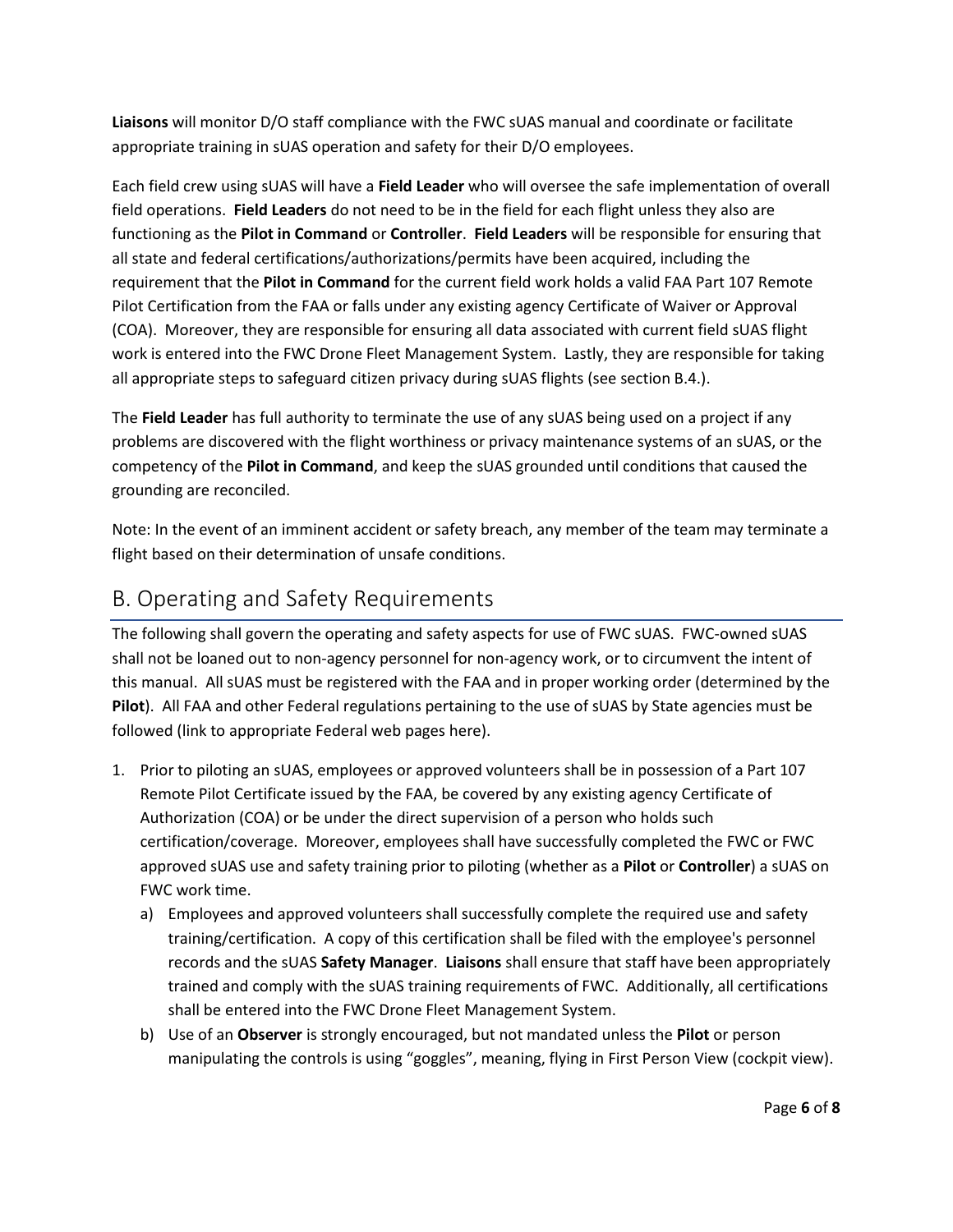A sUAS **Pilot** or **Controller** may serve as **Field Leader** but may not serve as their own **Observer** when an **Observer** is required.

- c) The FWC sUAS **Pilot** will be required to maintain sUAS Flight and Battery Use Logs as part of the FWC Drone Fleet Management System. These logs are necessary to ensure proper maintenance and thus the flight worthiness and safety of the sUAS. Moreover, they are vital to providing the FAA with needed information in case of an accident involving an FWC sUAS.
- 2. Entry of Field sUAS Use-Notification data in the FWC Drone Fleet Management System is required.
	- a) Prior to any sUAS operations on a given project, **Field sUAS Use Information** shall be entered into the current FWC Drone Fleet Management System by the **Field Leader** or their delegate. It is suggested that this information be entered during the planning stages of a project on which sUAS will be used, or as soon as it is determined that sUAS will be used on a project. This information can be provided to all landowners, public and private, over whose property the sUAS will be flown prior to the start of data collection with the sUAS. For emergency responses, the appropriate **Liaison** will notify the **Appropriate Public Authorities or Landowner** by phone/radio or other means necessary. In instances of after-hours emergencies, the regional FWC LE dispatch should be notified or 911 called.
	- b) **Field sUAS Use Information** will be used to ensure that all information needed by FWC relating to staff or approved volunteer use of sUAS is available when needed. In instances of FWC employee participation, on state time, with non-FWC sUAS use, it is recommended that **Field sUAS Use Information** be entered into the current FWC Drone Fleet Management System.
	- c) The **Field Leader** shall notify the appropriate **Liaison** as soon as possible of significant deviations from activities described in the filed **Field sUAS Use Information** by updating the data associated with the given project in the FWC Drone Fleet Management System.
- 3. Filing of a daily Flight Plan through the FWC Drone Fleet Management System is required. On the day that a sUAS will be used, Flight Plan data shall be input into the FWC Drone Fleet Management System by the **Field Leader** or their delegate prior to launch.
- 4. Employees and approved volunteers must take all appropriate steps to safeguard citizen privacy when using a sUAS. Please refer to the FAA B4UFLY app's UAS Privacy Best Practices document and any FWC policies regarding sUAS use and citizen privacy for how to safeguard [citizen privacy.](https://www.faa.gov/uas/recreational_fliers/where_can_i_fly/b4ufly/)
	- a) If sUAS use over private property is allowed by State law, **Field Leaders** will ensure that express written permission to fly and collect data using a sUAS is obtained from all private landowners before a sUAS is flown over private property. It is highly recommended that use of sUAS over public property also be approved by the property manager prior to the commencement of sUAS flight operations. These written permissions are to be entered into the FWC Drone Fleet Management System.
	- b) FWC employees and volunteers shall not collect data from unintended areas such as private property. **Field Leaders** and **Pilots in Command** will use appropriate technologies and procedures to ensure no sUAS intrusion into unauthorized airspace nor the collection of unauthorized data occurs. Such resources may include but may not be limited to; GIS to identify private lands along flight paths and allow for buffering of flight paths, and Geo-fencing software on sUAS to autonomously keep sUAS from straying into unauthorized airspace.